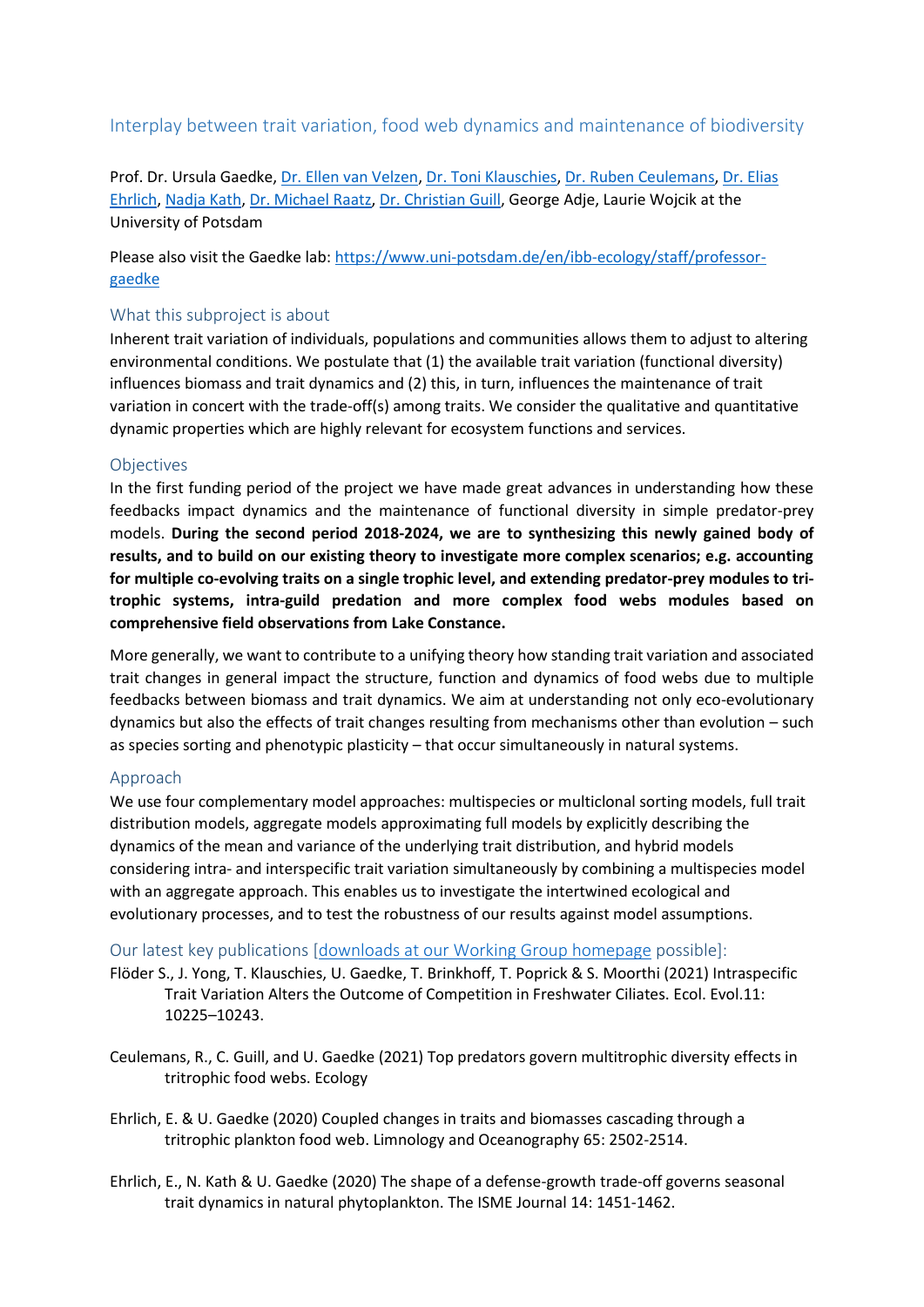- Blasius, B., L. Rudolf, G. Weithoff, U. Gaedke & G. Fussmann (2020). Long-term cyclic persistence in an experimental predator-prey system. Nature 577: 226-230.
- Klauschies, T. & U. Gaedke (2020) Nutrient retention by predators undermines predator coexistence on one prey. Theoret Ecol. 13, 183-208.
- Ceulemans, R., U. Gaedke, T. Klauschies & C. Guill (2019). The effects of functional diversity on biomass production, variability, and resilience of ecosystem functions in a tritrophic system. Scientific Reports 9: 7541.
- Raatz, M., E. v. Velzen & U. Gaedke (2019) Co-adaptation impacts robustness of predator-prey dynamics against perturbations. Ecol. Evol. 9: 3823-3836.
- Rosenbaum, B., M. Raatz, G. F. Fussmann, G. Weithoff & U. Gaedke (2019) Estimating parameters from multiple time series of population dynamics using Bayesian inference. Frontiers in Ecology and Evolution 6: 234.
- Raatz, M., S. Schälicke, M. Sieber, A. Wacker & U. Gaedke (2018) One man's trash is another man's treasure - The effect of bacteria on phytoplankton-zooplankton interactions in chemostat systems. Limnol. & Oceanogr.: Methods 16: 629-639. doi: 10.1002/lom3.10269
- Van Velzen, E. T. Thieser, T. Berendonk, M. Weitere & U. Gaedke (2018) Inducible defense destabilizes predator-prey dynamics: the importance of multiple predators. OIKOS 127: 1551- 1562.
- Van Velzen, E. & U. Gaedke (2018) Reversed predator-prey cycles are driven by the amplitude of prey oscillations. Ecology and Evolution 8: 6317–6329.
- Ehrlich, E. & U. Gaedke (2018) Not attackable or not crackable How pre- and post-attack defences with different competition costs affect prey coexistence and population dynamics. Ecology and Evolution 8: 6625–6637.
- Klauschies, T., R. M. Coutinho & U. Gaedke (2018) A beta distribution-based moment closure enhances the reliability of trait-based aggregate models for natural communities Ecol. Modelling 381: 46-77
- Seiler, C., E. v. Velzen, T. Neu, U. Gaedke, T. Berendonk & M. Weitere (2017). Grazing resistance of bacterial biofilms: A matter of predators' feeding trait. FEMS Microbiology Ecology 93 (9), doi: 10.1093/femsec/fix112
- Weithoff, G. & U. Gaedke (2017) Mean functional traits of lake phytoplankton reflect seasonal and inter-annual changes in nutrients, climate and herbivory. J. Plankton Res. 39: 509-517.
- Gaedke U, Klauschies T (2017). Analysing the shape of observed trait distributions enables a databased moment closure of aggregate models. Limnology and Oceanography: Methods. doi: 10.1002/lom3.10218.
- Ehrlich E, Becks L, Gaedke U (2017). Trait-fitness relationships determine how trade-off shapes affect species coexistence. Ecology 98: 3188-3198.